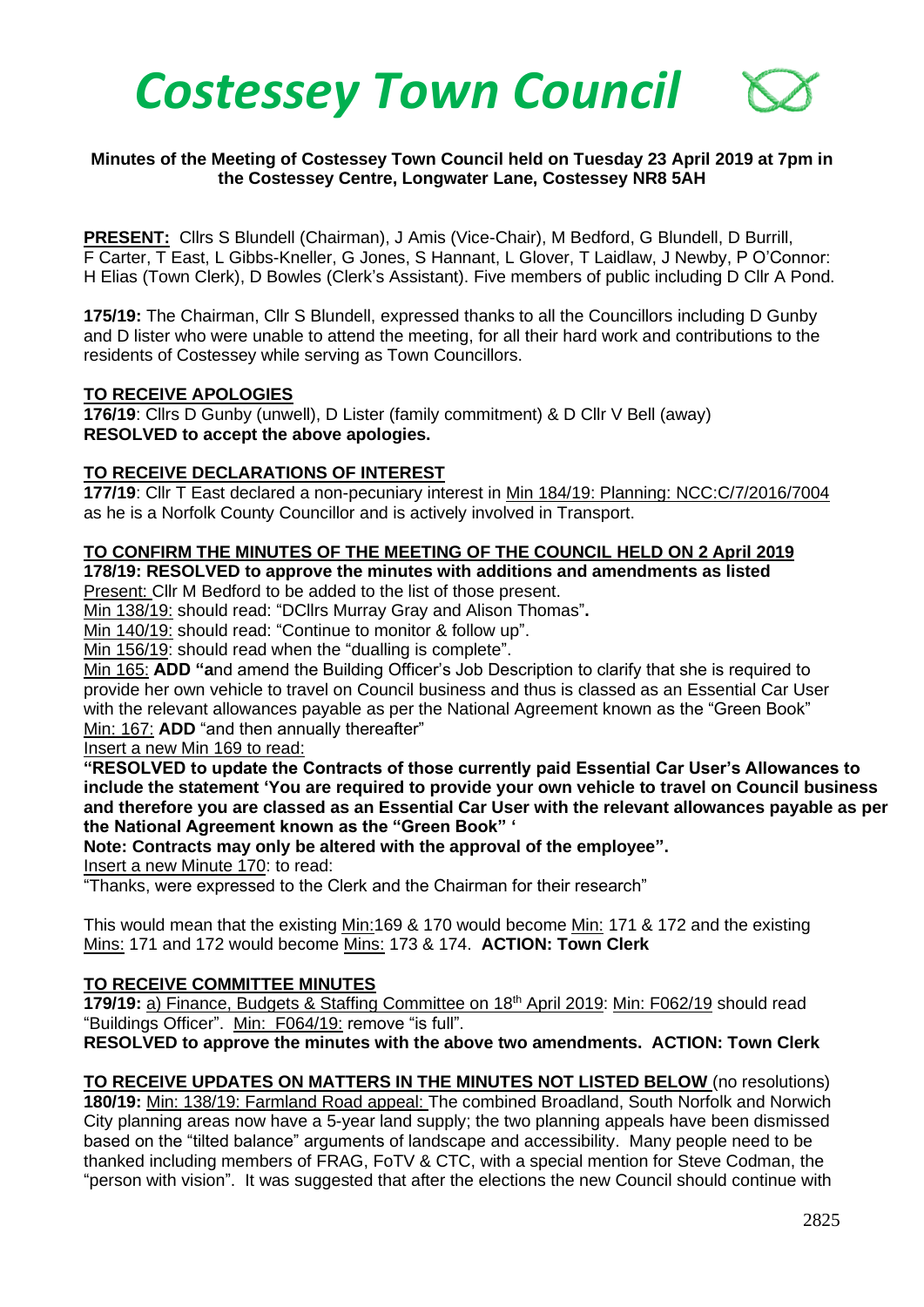a working group with the objectives of protecting similar sites, and to review what did and did not work. The decision has set a precedent for planning in the R Tud Valley. **Write to S Norfolk planners, asking them to re-designate the River Valley and also on the issue of precedence, so that SNC Planning Officers do not recommend approval for similar sites in future. ACTION: Town Clerk**

**181/19:** Min: F065/19**: RESOLVED that cheques over the value of £500 be sent via the cheapest "signed for" method, so that receipt can be verified. ACTION: Office Staff**

**182/19:** Min: 151/19: No time given yet for the delivery of the Table Tennis Table.

### **183/19**: **RESOLVED TO ADJOURN THE MEETING FOR 15 MINUTES PUBLIC PARTICIPATION**

**Items raised:** Speed limit and 20mph signage on Folgate Lane. The current repeater 20mph signs are very small and hard to see, though standard sizes – bushes need to be cutback around them. Folgate Lane is classed as a rural area not urban which affects the signage allowed. Taverham Lane 40mph speed limits were queried. Contact the Highways Engineer. **ACTION: Town Clerk**  A Cheque was presented to Libby Glover, as the Church Warden, towards the roof repairs at St Helen's Church on behalf of Paul Cooper. The money was raised via the Honorary Archivist's presentations. **The meeting was reconvened.** 

# **TO MAKE RECOMMENDATIONS ON PLANNING APPLICATIONS, AND RECEIVE INFORMATION ON APPEALS & OTHER PLANNING MATTERS**

**184/19**: **a) Planning applications for consideration:**

i) 2019/0611: Mr J Green - Sub Division Of Garden at 26 West End Avenue - Proposed bungalow - **RECOMMEND REFUSAL on the following grounds: Overdevelopment of site - plot very restricted; Too close (Next to) to electric substation; Flooding - proposal would exacerbate existing surface water flooding in the area - (neighbouring properties are subject to flooding) Other grounds for objection in neighbours' letters were noted. Request for this to be called in to the DMC.**

ii) 2019/0815: Mr M Miles - The Copper Beech Alex Moorhouse Way - Proposal: 1 Dibond sign and post mounted sign indicating charging point - **APPROVE**

iii) NCC: C/7/2016/7004: Costessey Resource Recovery Park, Ernest Gage Ave - **Retrospective**  for retention of two welfare units and a scaffolding tower roof access and the re-siting of the adblue tank approved in **PP C/7/2016/7004 – Comment: Cllr Tim East declared a non-pecuniary interest in the application as he is also the County Councillor for Costessey. It was noted with disapproval that this was a retrospective planning application; CTC is seeing an increased number of retrospective applications where construction has started / been completed and applicants simply expect their work to be approved because it has begun. This should have been part of the proper planning process – APPROVE**

**185/19**: **b) Information and planning decisions received from South Norfolk & Norfolk County Councils: Information only** – No decisions needed. See separate sheet. Noted

### **FINANCE MATTERS:**

**186/19:** a) To consider quotes for surfacing quotes for Longwater Lane Play Areas: **RESOLVED to approve the NGF Play Ltd quote for surfacing Longwater Lane Play Areas. ACTION: Town Clerk**

**187/19:** b) To approve payment of the Norfolk ALC subscription

**RESOLVED to approve the payment of £1,244.63 for the annual subscription to Norfolk ALC. ACTION: Town Clerk**